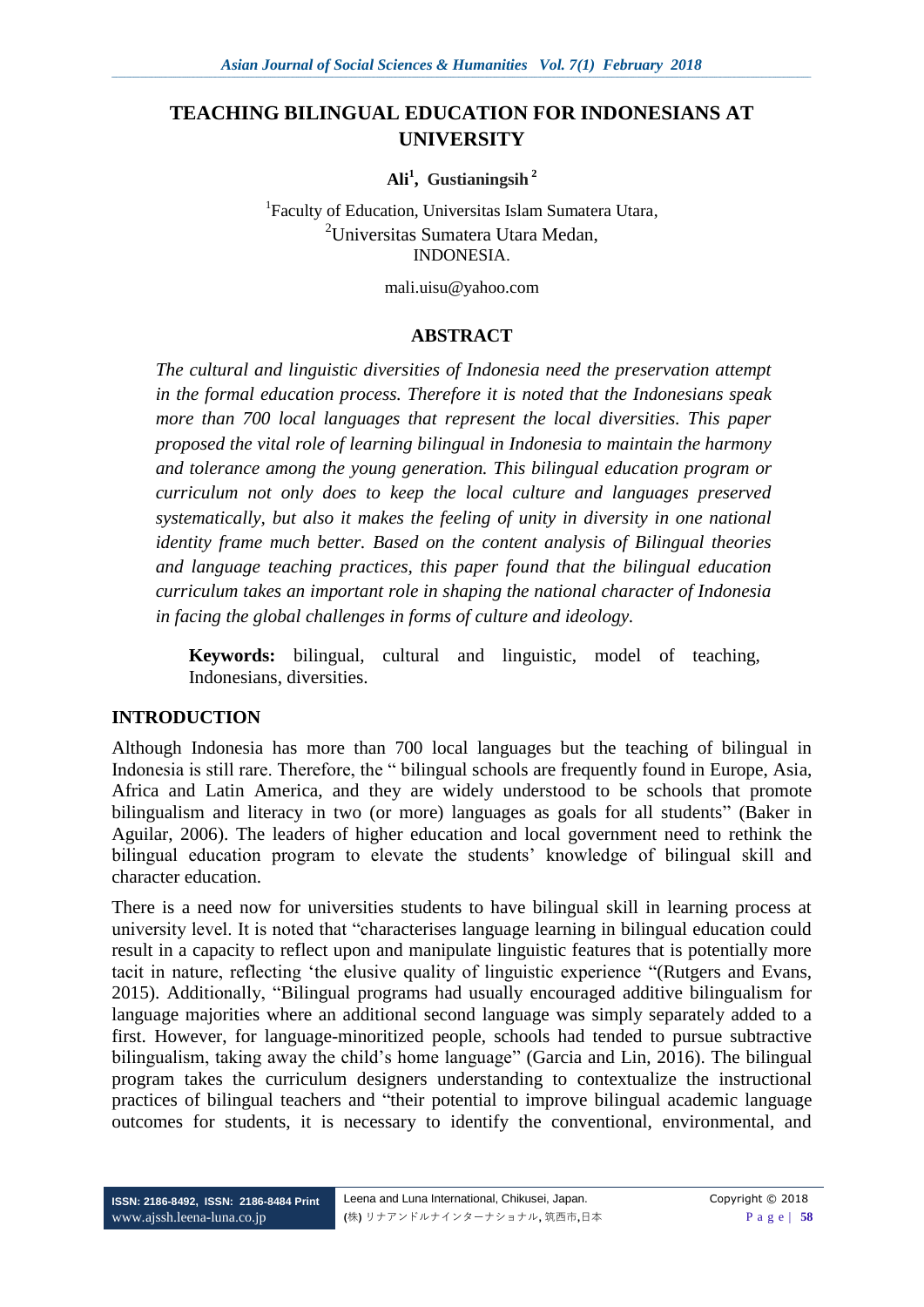personal resources these teachers have access to and how they use them" (Cohen in Lucero, 2015).

## **BILINGUAL THEORIES**

Some individuals become bilingual through necessity, where two different linguistics communities are in contact. In Switzerland with four languages (Germany, French, Italy and Romanish) and Canada (French and English) are well known examples of bilingual and multilingual speakers. Thus, bilingual situations are much more prevalent than is generally realized, as we see them in Wales, the Basque provinces of Spain and France. The Southwest of the United States is the location of bilingual communication. Thus, it could categorize the Puerto Rico, Turkey, Russia, and many African nations practically as the bilingual countries of the world.

Theories of bilingual for the countries which are rich with local languages should manage the language potent into national security system that involved the universities program on language diversity. Thus, Cummins (in Creese and Blackledge, 2010) defined *bilingual education* as "the use of two (or more) languages of instruction at some point in a student's school career". Bilingual education has traditionally argued that languages should be kept separate in the learning and teaching of languages. "A bilingual program must provide both content and delivery in two languages, although bilingual programs vary somewhat in how the languages get distributed across the curriculum" (Pacific Policy Research Center. 2010). The degree of control of the first, second and even third and fourth languages is not necessarily comparable. The first language may be used only in the home, the second in school, and a third in religious practice for example.When each language has a well-defined function and is practiced in connection with that function, there is a more or less stable bilingual stuation. When a second language is studied merely as a school subject without a clearly visible function, bilingualism is an unstable linguistic state, and the masses may be expected to revert toward monolingualism. Only a continuing effort to overcome this drift toward what comes naturally will maintain the bilingual educated state.

Since one's language is so intimately bound up with one's nationally and the self, it is common for emperor-large and small –and empires their language on their subjects. Through ignorance of how and why language are learne, history is full of chases where a struggle between the do the dominant power to impose its language and the dominated nation to resist it an presere its own language develop dominated nation to resist its own language develop into bitter that flares up intermittently and smolders for conturies. The many attempts to impose a language on a subjugated people by direct pressure have been resisted figorourly an have largely failed languages last longer than empires.

## **THE VITAL ROLE OF TEACHING BILINGUAL IN INDONESIA**

Indonesia as developing country needs to redesign the policy of language teaching in which the local languages are taught in the same proportion with National Language and English as the first international code

Language policy in a country affects the use of local languages, national, and English as a foreign language. The use of local languages as medium of instruction does not sufficience to guarantee optimum effectiveness of teaching and learning. The use of national languages in basic education was first introduced in 1979, but nothing else in the curriculum, such as teaching methods and content of instruction, was changed. As a result, learning outcomes did improve for students in the experimental schools, but not a great deal. It was concluded that the use of the national languages in education could not be maximally successful without revising teaching methods and developing adequate teaching and learning materials. Thus,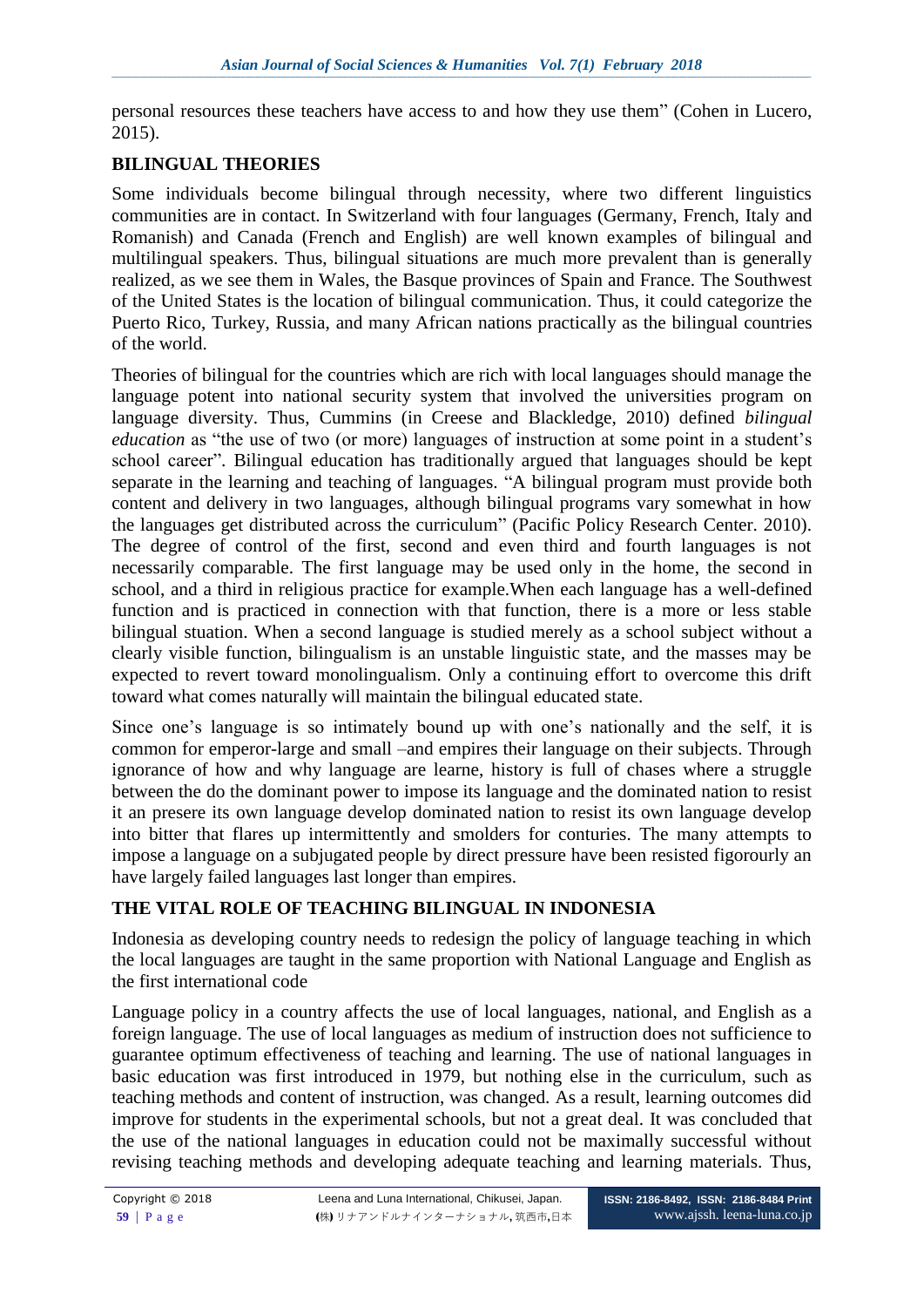the use of national languages has been just one component of *Pédagogie convergente*  (Bühmann & Trudell, 2008).

Education in the mother tongue, especially in the lower primary cycle of basic education, is crucial for concept formation as well as literacy and numeracy attainment. In order to be literate, one should not only speak well, but also know the written language, as language is the system of human expression by means of words. For people to be in a position to communicate and understand each other this system needs to be fully functional. A language is able to survive only if its mother tongue speakers communicate in their mother tongue. Nevertheless, a language can only develop to its fullest potential if it is exposed to the influences of an everchanging society and adapts these influences into its corpus. The indigenous languages should be strengthened by linguistic development through, amongst others, standardisation, harmonisation and the coining of new words. Concurrently, the promotion of mother tongue use should not only be furthered evenly through a language in education policy, that is implemented nationwide, but also through a higher status of mother tongue/ indigenous languages (MBESC, 2003).

The Presidential Commission on Education Culture and Training (in Banda et al, 2012) also brought to light perceptions of their informants, which included teachers and parents. Some teachers felt that there was inequality in education due to the fact that English was used as the medium of instruction in the southern areas while in the northern areas mother tongue was used for the first three grades. Others indicated that the official language, rather than the local language should be used at the lower primary level so that learners could benefit from learning basic terminology in subjects at an early age. Parents believed that the instructional materials for the local languages may not be as good as those for English. They added that English-language competence was undermined by the use of mother-tongue instruction, as shown by the fact that Grade 4 learners performed so poorly.

A policy that combines both mother tongue education at lower and mid primary levels and English medium education from upper primary upwards would be the wiser choice considering the status of English as a global language, which would serves the country well by connecting it to the rest of Africa and the rest of the world. The policy should recognise that Botswana is a multilingual country and the government should commit itself to the development and teaching of all its local languages as subjects in the schools. In other words a new language policy is needed that considers the multilingual nature of the country as a positive feature and not as a problematic situation. The policy should consider the various languages of the country as resources to be exploited for the benefit of the country as a whole and not as sources of problems, as seems to be the case now (Nkosana, 2011).

Many education systems favour using national or 'global' languages instead of mothertongue teaching. Education is often carried out in the old colonial language, or an international language, such as English. This is based on the belief that certain internationally 'important' languages give children a competitive advantage in later life. In other countries, education is taught in the dominant language of a main linguistic group, sometimes at the expense of more marginalised ethnic or linguistic groups.

Given that issues related to the poor quality of education in many countries can be directly linked to a lack of mother-tongue learning, improving the quality of education and learning outcomes needs more flexible approaches to incorporating mother-tongue into the classroom. It is essential that teachers' capacity is built to deal with this, appropriate teaching methods are created, and an interactive classroom environment is fostered – all of which will support the acquisition of literacy and learning in mother tongue (Mackenzie & Walker, 2014).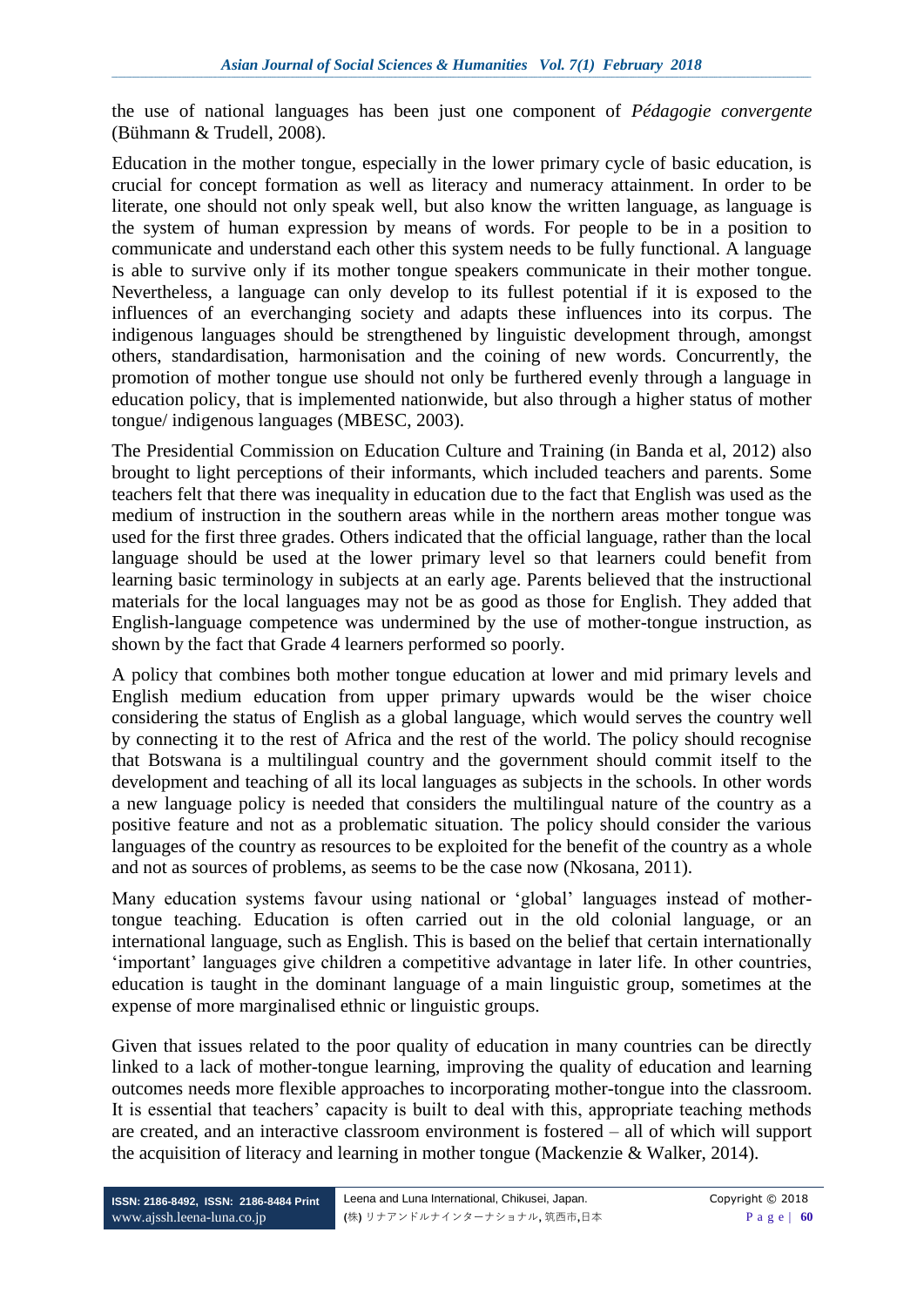## **MODEL OF TEACHING BILINGUAL**

In connection with the understanding of bilingualism, bilingual education is another important aspect. Bilingual may find many countries but the way of teaching bilingual is very rarely developed. Bilingual education refers to an educational programme in which both a native language and a second language are taught as subjects and both could be used as media of instruction for the academic programme. In general, a bilingual approach in education refers to the use of two distinct languages for teaching. "Other influencing factors in achieving bilingual competence are attitude and motivation and levels of language proficiency "(Chan & Abdullah, 2015).

Bilingual involves native and other one. That's why educational program teaches children two languages. Children are taught for some portion of the day in one-language and the other portion of the day in another language. One of the languages is English. Typically, these programs develop initial literacy in the native language and include an ESL component. When possible, a certified teacher who is bilingual provides native language instruction, but many programs utilize bilingual teaching assistants. Although these programs are referred to as bilingual, and "observers have noted that English is the medium of instruction 75% to 90% of the time. In some Mississippi LEAs, volunteer bilingual tutors have been used successfully to instruct students in math so that students will not fall behind due to language proficiency "(Villanueva, 2007).

Bilingual needs a native and another language are combined in a language skill syllabus. Because some instruction is in the native language, bilingual education students receive less exposure to English at school than students in English-only programs. This might delay and weaken their acquisition of English language skills, which could in turn affect the academic tracks they can pursue later. Sometimes the inputs needed for bilingual education programs are not available. First, it is difficult to recruit enough certified bilingual education teachers for some districts, languages, and grades. While teaching in English-only programs also requires special training, there is a larger pool of candidates since proficiency in a non-English language is not necessary. Second, teaching and learning materials are not available in many native languages, subjects, and grades. Thus, implementing bilingual education programs as intended becomes more difficult (Chin, 2015).

## **Bilingual Model**

The bilingual model in the United States offers instruction in English and another language. These programs vary in intensity and the length of time in which students participate. Two main variations of the bilingual model are practiced in schools nationwide.

### *Dual language programs*

Dual language programs develop students' skills in two languages. They serve both English learners and monolingual English-speakers, typically in equal proportions, and aim to reinforce students' native language and foster the development of a second language. Such programs create an "additive" bilingual environment in which all students are expected to develop bilingual proficiency. (Teachers present much of the academic content in English so that students develop the proficiency in academic English they will need to succeed in school.) Dual language programs exist for many languages (e.g., Spanish, Korean, French, Chinese), and may serve to maintain native language and cultural backgrounds for English language learners while simultaneously developing their academic and language proficiency in English.

Dual language programs go by many names in the United States. Depending on the state and district, they are known as bilingual immersion, two-way bilingual, two-way immersion, and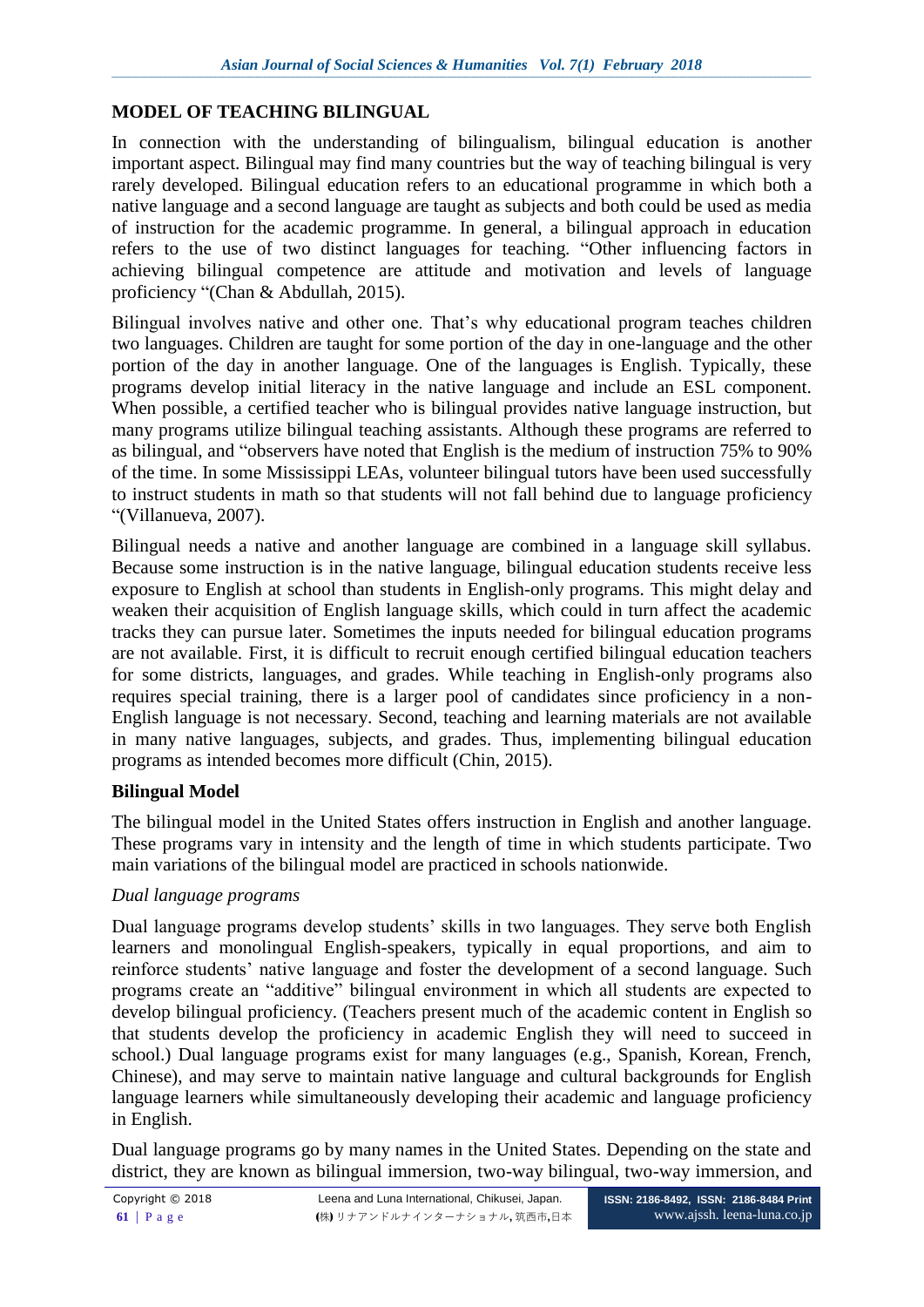dual immersion programs. They are designed so that students benefit from learning two languages and hearing good models of both. While schools with large ELL populations currently use the dual language model, the original intent of these programs was to teach English-speaking students a second language through immersion in the minority language in kindergarten and first grade. The programs were especially popular in Canada to help English-speaking students build proficiency in French (Moughamian et al, 2009).

## *Transitional bilingual programs*

Transitional bilingual programs build students' English skills and use native language instruction in the service of learning English. Typically, instruction in the native language tapers off as ELLs' English language skills increase and students can access English language instruction more easily. The transition model appears more often than other models in programs that serve English language learners in the United States. How easily students transition from bilingual instruction to mainstream English classrooms depends on their skill levels in both English and their native languages. ELLs often show decreased academic outcomes during the transition year. Without the supports they received during transition, English language learners may need continued assistance in their native languages and further support in English language development from their mainstream classes (Moughamian et al, 2009).

The term *bilingual education* refers to an organized and planned program that uses two (or more) languages of instruction. The central defining feature of bilingual programs is that the languages are used to teach subject matter content rather than just the languages themselves. Bilingual instruction can be implemented at any grade or age level, ranging from pre-school through university or college. Bilingual education can be traced back to Greek and Roman times and currently a large majority of countries throughout the world offer some form of bilingual education either in public or private school settings. The goals of bilingual programs vary widely across contexts. Some programs aim to develop proficiency in two languages; others do not. For example, the most common form of bilingual education for linguistic minority students in the United States during the past 40 years, *transitional bilingual education*, aims only to promote students' proficiency in English. When it is assumed that students have attained sufficient proficiency in the school language to follow instruction in that language, home language instruction is discontinued and students are transitioned into mainstream classes taught exclusively in English (Cummins, J. 2009).

Dual language programs have raised the status and importance of languages other than English in many communities across the United States. In some communities they have eased tensions between groups who speak different languages. The programs have helped build crosscultural school communities and crosscultural friendships among students and parents, relationships that probably would not have developed without the programs. Dual language programs raise the status of languages other than English because as native English-speaking children become bilingual, parents and students alike see the value of knowing more than one language. Finally, as community leaders, school board members, school administrators, and teachers work together to design and implement dual language programs, cooperation among groups enriches all parties (Freeman in Gomez et al, 2005).

The development, implementation, and sustainability of dual language programs depend heavily on the policy environment in which they function. The range of allowable program types, support mechanisms, and funding are generally defined for schools and districts at the state level. For dual language programs that serve ELs, state policies related to EL education, particularly bilingual education, are an important part of the context in which they operate.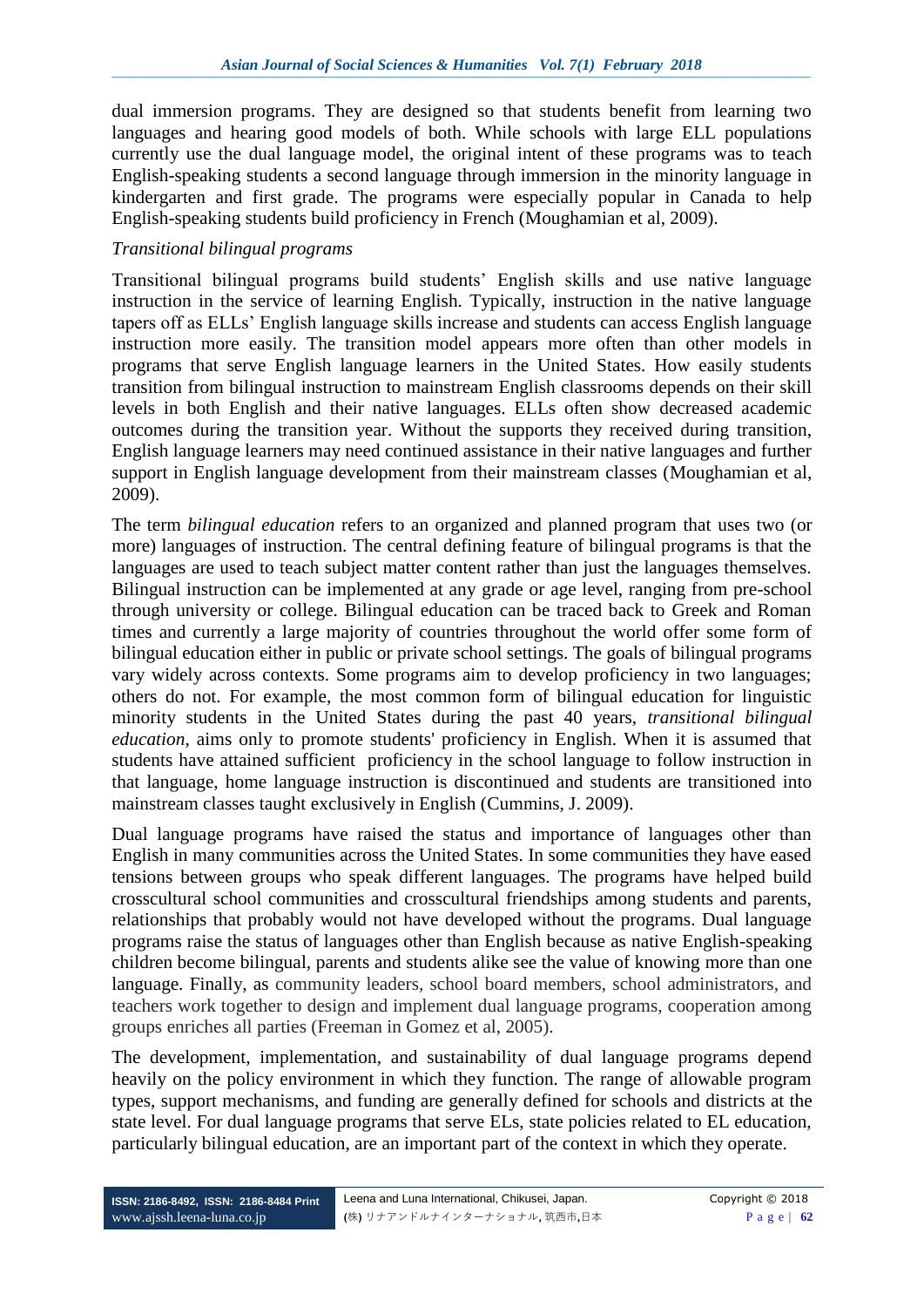### **Types of Dual Language Education Programs**

#### *Two-Way Dual Language Programs*

Two-way dual language programs (also referred to as two-way bilingual or dual language immersion programs) enroll equal populations of ELs and non-ELs and instruct both groups in English and the non-English partner language. The goals of the program are academic achievement, bilingualism, biliteracy, and biculturalism. Programs generally follow either a 50:50 model (with 50 percent of instruction taking place in English and 50 percent taking place in the partner language) or a 90:10 model (which begins by delivering 90 percent of instruction in the partner language and 10 percent of instruction in English, and then gradually transitions to a 50:50 balance of instruction between the two languages over the course of several years). Programs may balance languages by dividing instructional time based on content area, class period, instructor, day, week, unit, or semester. Each group of students acquires language and content-area knowledge in their own language, as well as in the partner language (Boyle et al, 2015).

#### *One-Way Dual Language Programs*

The next is one-way immersion programs; also known as world language immersion programs are very similar to two-way dual language programs in terms of implementation, but have different student populations. In one-way dual language programs, students are predominantly from one language group and are usually native English speakers, although programs also may include some ELs or heritage language learners of the partner language (Boyle et al, 2015).

It was found that the developmental bilingual education programs; also referred to as maintenance bilingual programs are generally for ELs only. These programs offer a balance of instruction in the non-English partner language and English to promote academic achievement, bilingualism, and biliteracy. Thus, "Programs follow either a 50:50 model or a 90:10 model and may balance languages by dividing instructional time based on content area, class period, instructor, day, week, unit, or semester. Students acquire language and contentarea knowledge in English and the non-English partner language "(Boyle et al, 2015).

#### **CONCLUSIONS**

This study concludes that the problems of separation of language teaching process in Indonesia's universities made the disconnected bilingual teaching process in the language skills. Teaching bilingual education in Indonesia needs the redesign of language teaching models. The curriculum for bilingual could involve many experts from different disciplines to make a suitable syllabus. It found that Bilingual programmes that are not well designed and well received yet in university level. The attempt that have objective to ensure that students were speaking two languages were not found yet in curriculum. One of the foremost reasons for advocating bilingual education is to instil a sense of integration of bilingual education as a step towards gaining the means to communicate socially and effectively. When students gain bilingual skill in the language, it enables them to integrate and feel connected to their peers and society.